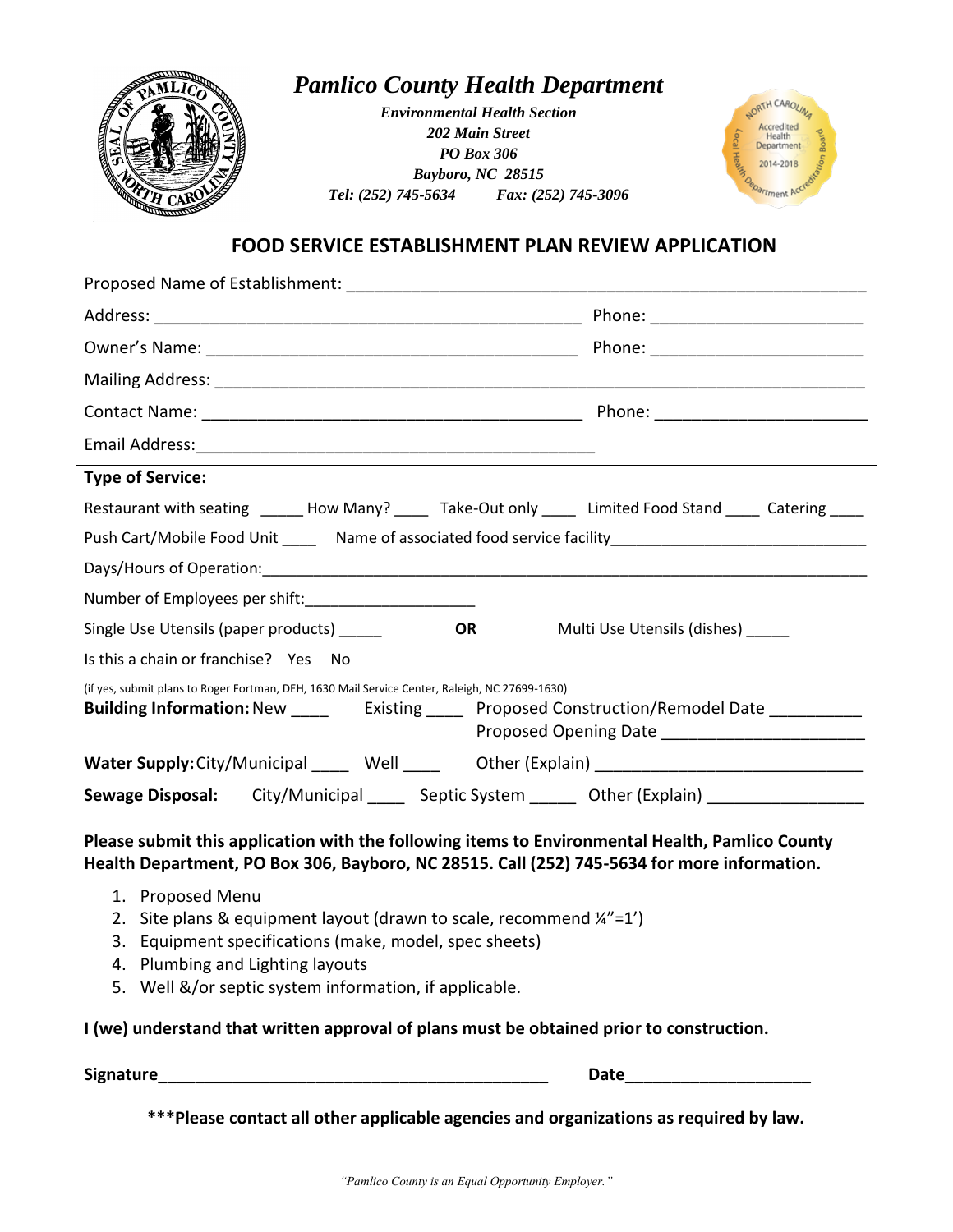| <b>Food Handling &amp; Storage</b>                                                                  |                                |                                                                                                                              |  |
|-----------------------------------------------------------------------------------------------------|--------------------------------|------------------------------------------------------------------------------------------------------------------------------|--|
|                                                                                                     |                                | Will the establishment: Wash Shellfish _______ Wash Vegetables _____<br>Slice Deli Meats ______ Wash Raw Chicken ____        |  |
| eat food? Yes* No                                                                                   |                                | Store raw meat/seafood/poultry in the same refrigerators & freezers with cooked & ready to                                   |  |
|                                                                                                     |                                |                                                                                                                              |  |
| Frozen foods will be thawed: In Refrigerator ___________________________________                    | Under cold, running water ____ |                                                                                                                              |  |
|                                                                                                     |                                | Hot foods will be cooled: In an Ice Bath _______ In small portions _____<br>In shallow pans (4" deep or less) in the walk in |  |
| Personnel                                                                                           |                                |                                                                                                                              |  |
|                                                                                                     |                                |                                                                                                                              |  |
|                                                                                                     |                                |                                                                                                                              |  |
| Will disposable gloves/tissue paper/utensils be used to avoid direct hand contact<br>with food? Yes |                                |                                                                                                                              |  |
|                                                                                                     |                                | Please explain the restriction policy for food workers who are sick or have cuts & lesions: _____                            |  |
| education training courses? Yes                                                                     | <b>No</b>                      | Will the managers and workers be attending ServSafe or any other approved food safety                                        |  |